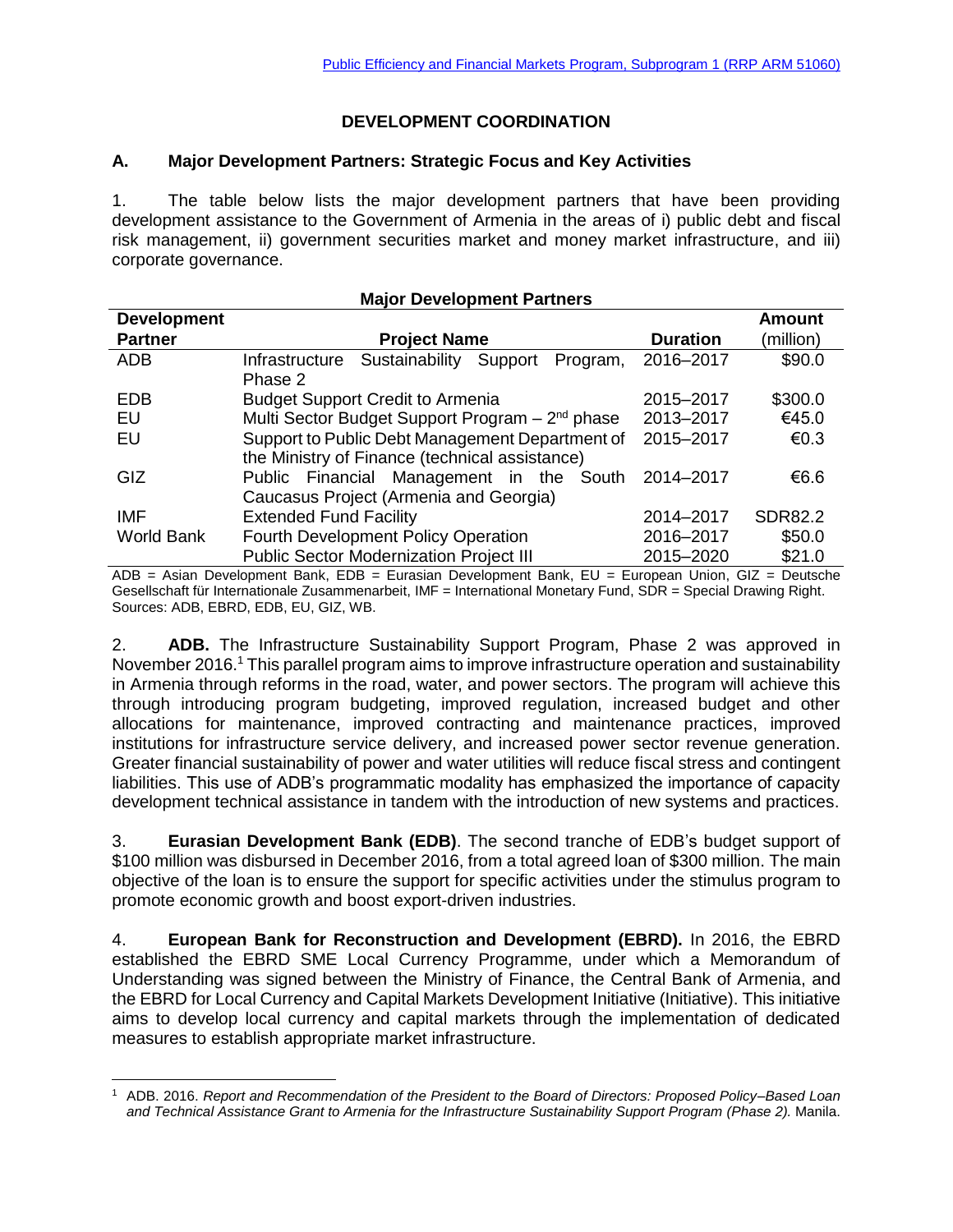5. **European Union (EU).** The second phase of the Multi Sector Budget Support Programme supports the Government's reform agenda in the areas of public sector transparency, public finance management, and trade. The EU's technical assistance provides support to the Public Debt Management Department (PDM) of the Ministry of Finance for revising the legal framework for PDM operations and its approximation to good EU and OECD practices.

6. **GIZ** has supported the development of a strategy for program budgeting, and an action plan to implement public finance management reforms.

7. **International Monetary Fund** (**IMF).** The IMF approved an extended fund facility in 2014 for SDR82.21 million (\$114.1 million) over a 3-year period to support (i) a rebound in economic activity, (ii) progress in poverty reduction, (iii) inflation stabilization, and (iv) a reduction in outstanding fiscal and external vulnerabilities. In April 2017, IMF completed the fifth and final review of the program. Upon approval, the IMF will disburse SDR15.69 million, bringing total disbursements under the extended fund facility arrangement to SDR82.21 million. To meet the performance criteria and structural benchmarks of the program, technical assistance was provided to the Ministry of Finance in advancing public finance management reforms in the areas of fiscal risk management, program budgeting, and public accounting reforms.

8. **World Bank.** The fourth and last Development Policy Operation was approved in December 2016. The program is designed to support the government's efforts to promote fiscal, social, and environmental sustainability. and to strengthen competitiveness.

# **B. Institutional Arrangements and Processes for Development Coordination**

9. The proposed Public Efficiency and Financial Markets Program, Subprogram 1 is government-led and uses a policy-based approach. The Ministry of Finance will monitor the implementation of the policy actions under the policy matrix. ADB's program team has worked closely also with other development partners during the preparation of the program to ensure that the activities under the proposed program and piggybacked technical assistance will complement the initiatives of other development partners. During the implementation of the program, ADB will continue dialogue and consultations with other development partners to continue to strengthen cooperation.

## **C. Achievements and Issues**

10. The policy matrix has been discussed extensively with the government counterparts. Close coordination with key development partners has provided a solid foundation for ensuring synergies and complementarities of activities. The proposed program provides a platform for close coordination between development partners, by enabling a consistent approach for development and implementation of priority medium-term reforms aimed at increasing fiscal sustainability and the depth of financial markets in Armenia. The program builds on EBRD's ongoing support for the development of the local currency and capital market and adds value through the policy actions aimed at further strengthening the legal framework. Policy actions include amendments to the Law on Securitization to clarify the nature and attributes of new investment instruments, legislative and regulatory changes to introduce modern elements of corporate law aimed at reducing barriers to foreign investors participation in the dram capital markets, and amendments to the Law on Accounting to promote and enhance accounting and audit practices being adopted by Armenian companies.